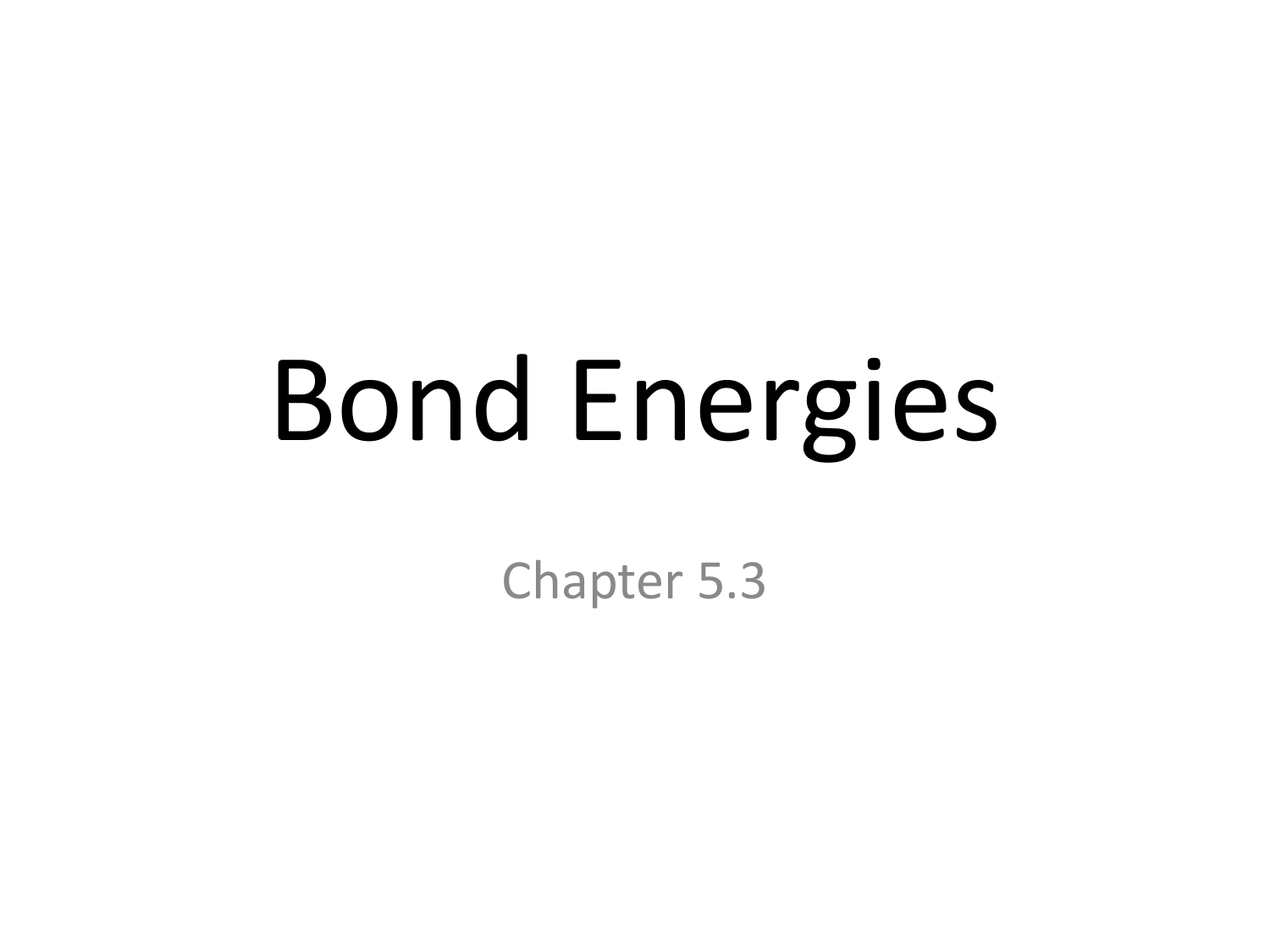#### Bonds and Energy

• Breaking chemical bonds *requires* energy



- Forming chemical bonds *releases* energy
- The amount of energy required or released for a chemical process depends on the **number** and **types** of bonds that are formed and broken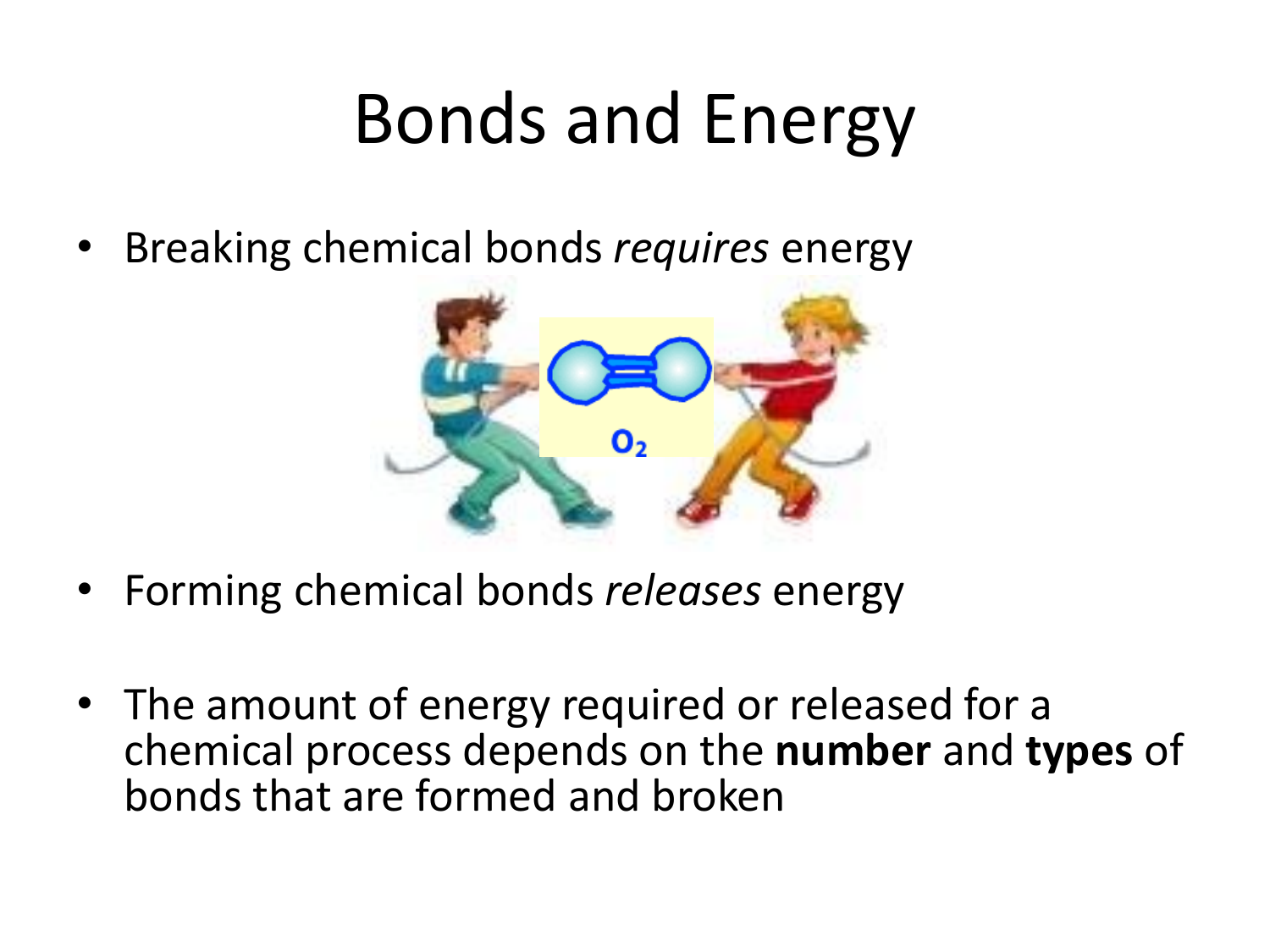# Bond Dissociation Energy

- **Bond dissociation energy** is the energy required to break a given chemical bond
	- The bond dissociation energy of a given bond is complex as it depends on the types of atoms and bonds in the same molecule

| <b>Process</b>                     | <b>Energy Required (kJ/mol)</b> |
|------------------------------------|---------------------------------|
| $CH4(g) \rightarrow CH3(g) + H(g)$ | 435                             |
| $CH3(g) \rightarrow CH2(g) + H(g)$ | 453                             |
| $CH2(g) \rightarrow CH(g) + H(g)$  | 425                             |
| $CH(g) \rightarrow C(g) + H(g)$    | 339                             |
|                                    | $Total = 1652$                  |

• For this reason, the use of an **average bond energy** is more convenient for predicting enthlapy changes in chemical reactions



The units for average bond energy are kJ/mol, so this tells us that if we want to break one mole of C-H bonds into one mole of C atoms and one mole of H atoms it would take 413kJ of energy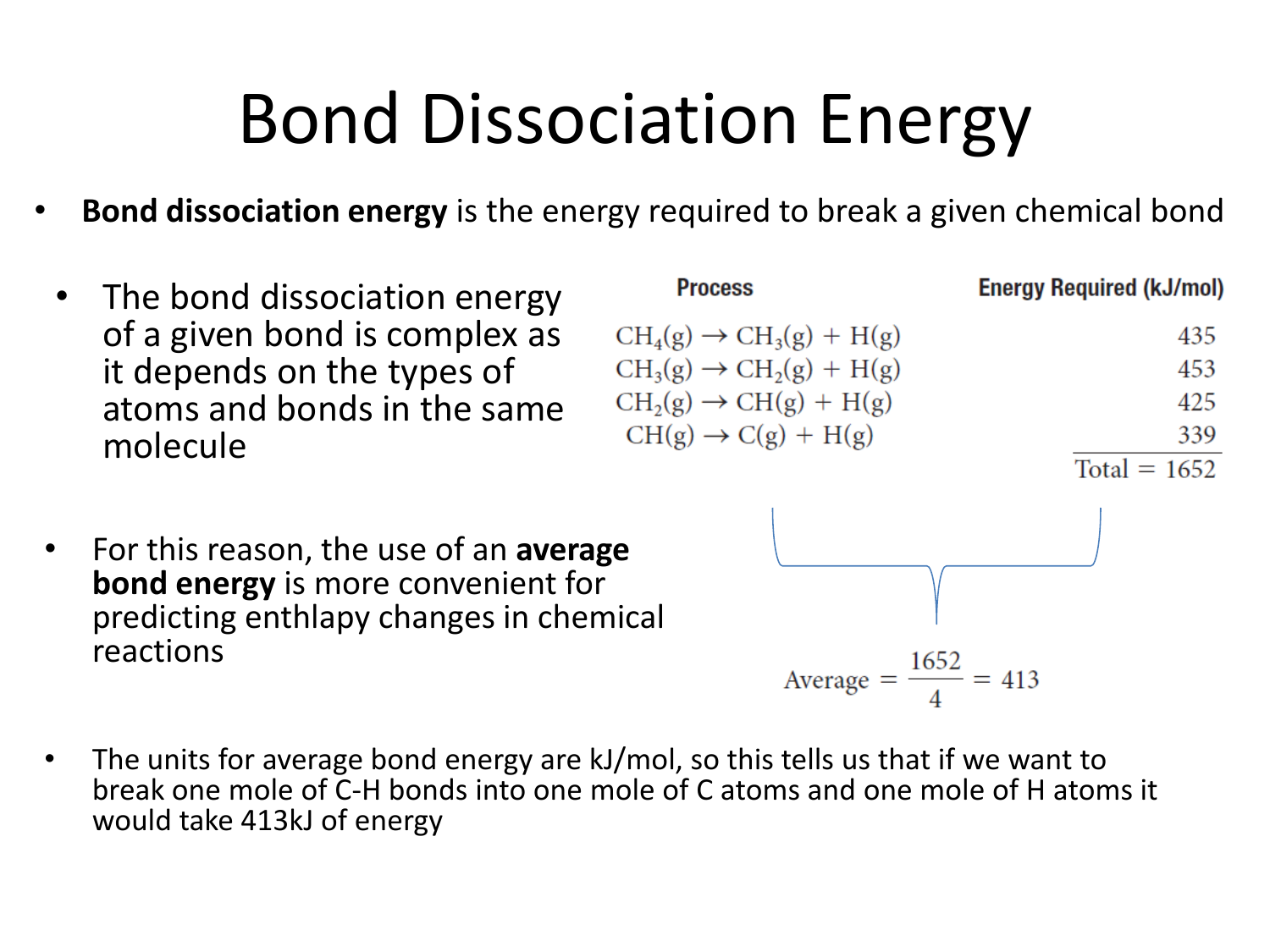#### Average Bond Energies

Table 1 Average Bond Energies (kJ/mol)

| <b>Single bonds</b> |                  |                 | <b>Multiple bonds</b> |
|---------------------|------------------|-----------------|-----------------------|
| H-H 432             | N-H 391          | H149            | $C = C 614$           |
| H-F 565             | N-N 160          | $ $ -Cl 208     | $C=$ C 839            |
| <b>H-CI 427</b>     | N-F 272          | $-Hr 175$       | $0 = 0$ 495           |
| H-Br 363            | <b>N-CI 200</b>  | S-H 347         | $C = 0*745$           |
| H-I 295             | N-Br 243         | S-F 327         | $C = 0$ 1072          |
| C-H413              | $N - 0$ 201      | <b>S-CI 253</b> | $N = 0607$            |
| $C-C$ 347           | 0-H 467          | S-Br 218        | $N = N$ 418           |
| C-N 305             | $0 - 0$ 146      | S-S 266         | $N=N$ 941             |
| $C - 0.358$         | 0-F190           | Si-Si 340       | $C=N$ 891             |
| C-F485              | 0-CI 203         | Si-H 393        | $C = N 615$           |
| C-CI 339            | $0 - 1234$       | Si-C 360        |                       |
| C-Br 276            | F-F 154          | $Si-0$ 452      |                       |
| $C - 1240$          | <b>F-CI 253</b>  |                 |                       |
| $C-S259$            | F-Br 237         |                 |                       |
|                     | <b>CI-CI 239</b> |                 |                       |
|                     | CI-Br 218        |                 |                       |
|                     | <b>Br-Br 193</b> |                 |                       |

• Average bond energies are published in tables like the one on page 307 of your textbook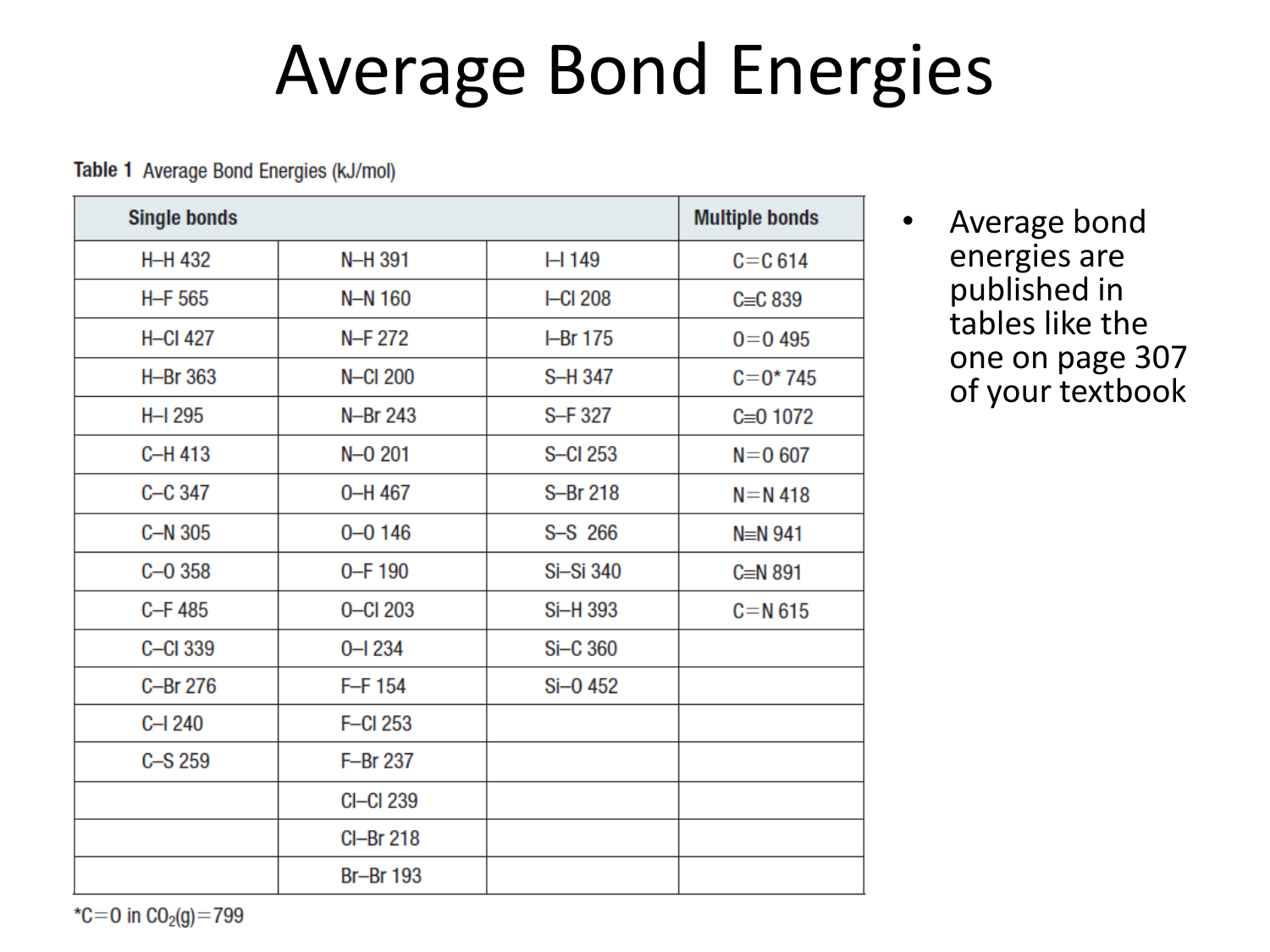# Multiple Bonds

• Multiple bonds tend to be shorter and stronger than single bonds

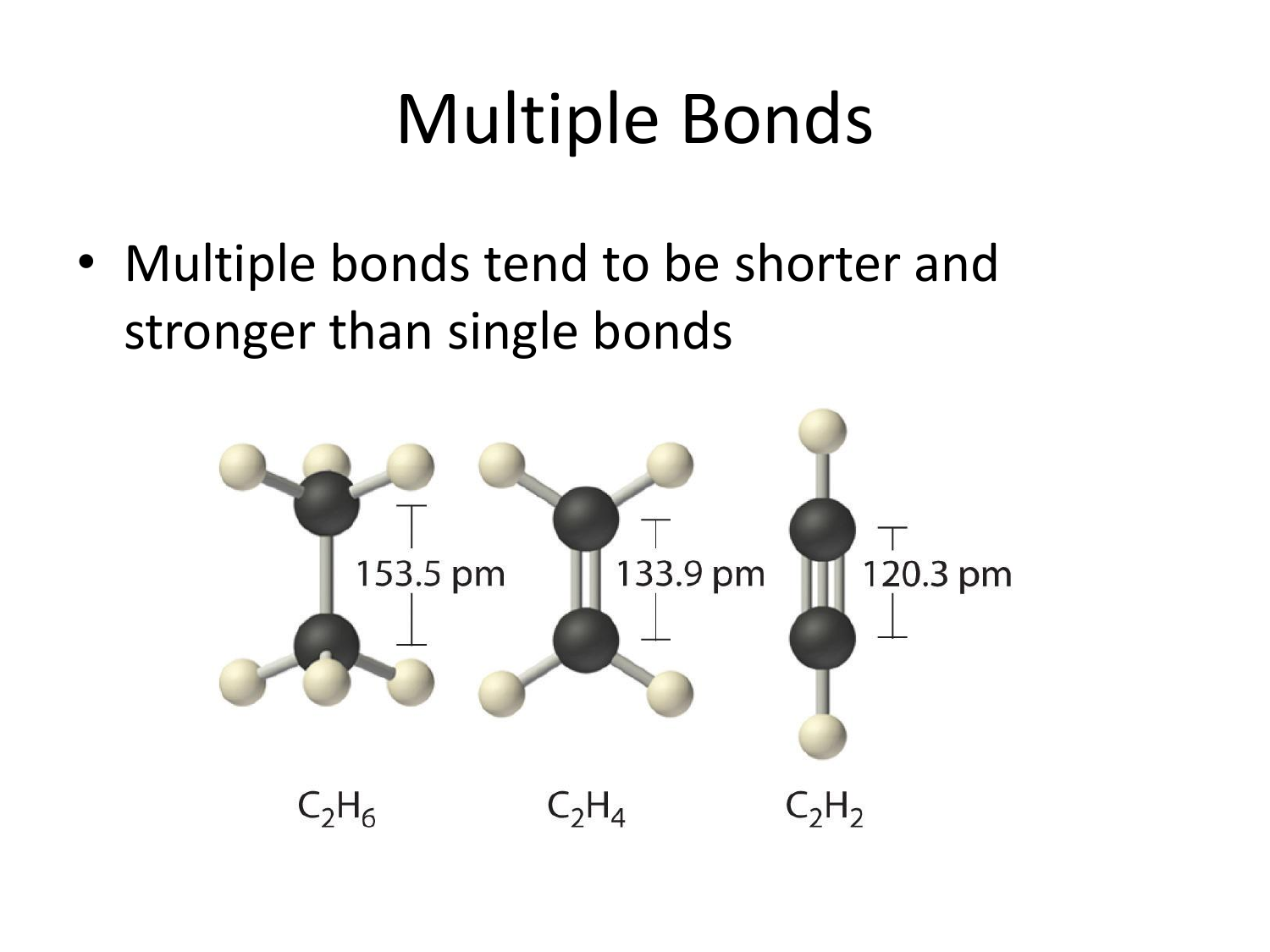# Multiple Bonds

#### Table 2 Bond Lengths of Some Common Bonds

| <b>Bond</b> | <b>Bond type</b> | <b>Bond length (pm)</b> | Bond energy (kJ/mol) |
|-------------|------------------|-------------------------|----------------------|
| $C-C$       | single           | 154                     | 347                  |
| $C = C$     | double           | 134                     | 614                  |
| $C = C$     | triple           | 120                     | 839                  |
| $C-0$       | single           | 143                     | 358                  |
| $C=0$       | double           | 123                     | 745                  |
| $C-N$       | single           | 143                     | 305                  |
| $C = N$     | double           | 138                     | 615                  |
| $C = N$     | triple           | 116                     | 891                  |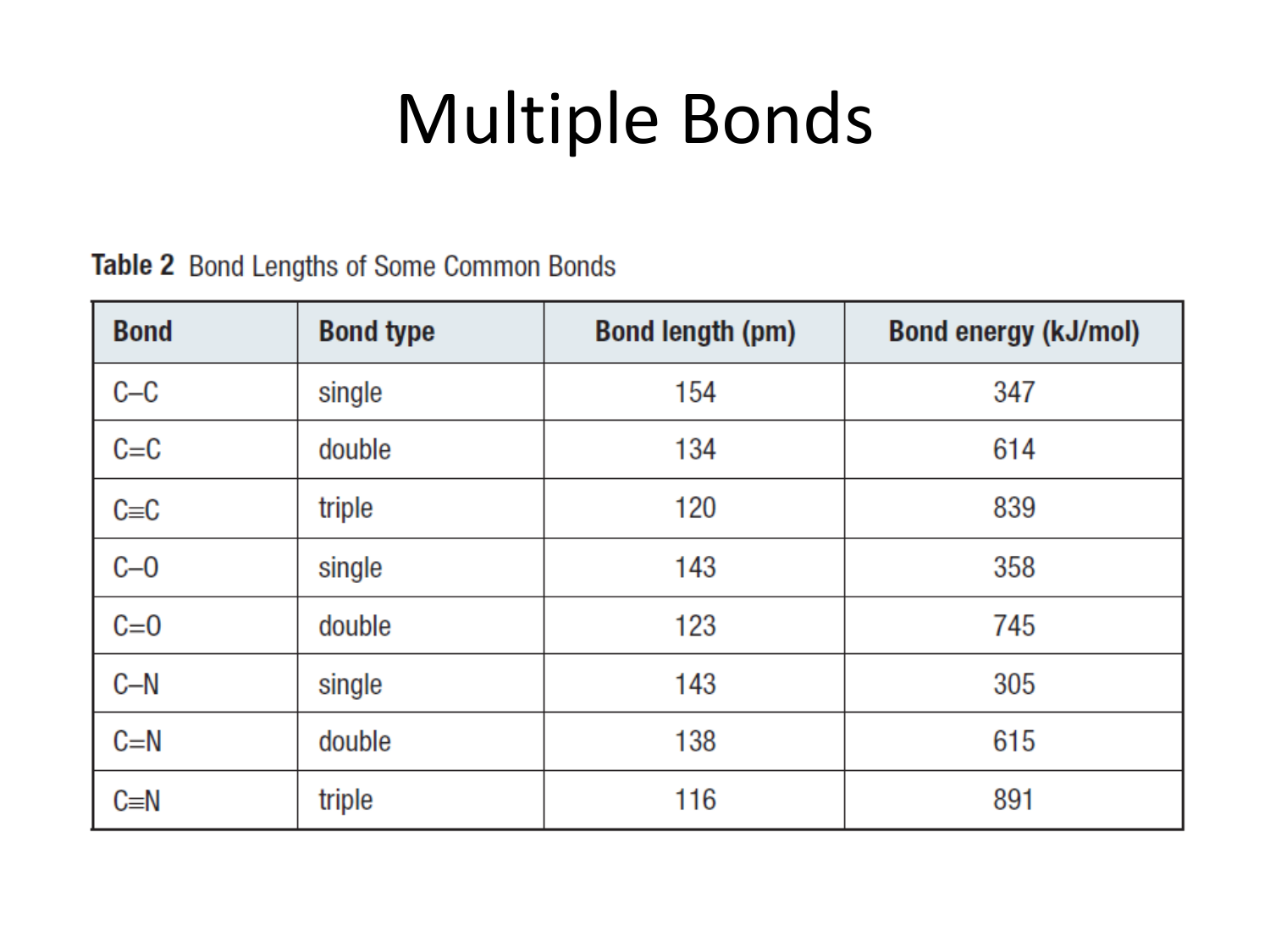# Enthalpy and Bond Energies

$$
\Delta H = \left[\begin{array}{c}\text{Sum of bond energies} \\ \text{of all bonds in} \\ \text{readants}\end{array}\right] - \left[\begin{array}{c}\text{Sum of bond energies} \\ \text{of all bonds in} \\ \text{products}\end{array}\right]
$$

$$
\Delta H = \sum n \times D \text{ (bonds broken)} - \sum n \times D \text{ (bonds formed)}
$$
  
energy required

**Σ** means 'sum of'

*n* is the amount (in moles) of a particular bond type

**D** is the bond energy per mole of bonds (it is always + and looked up in a table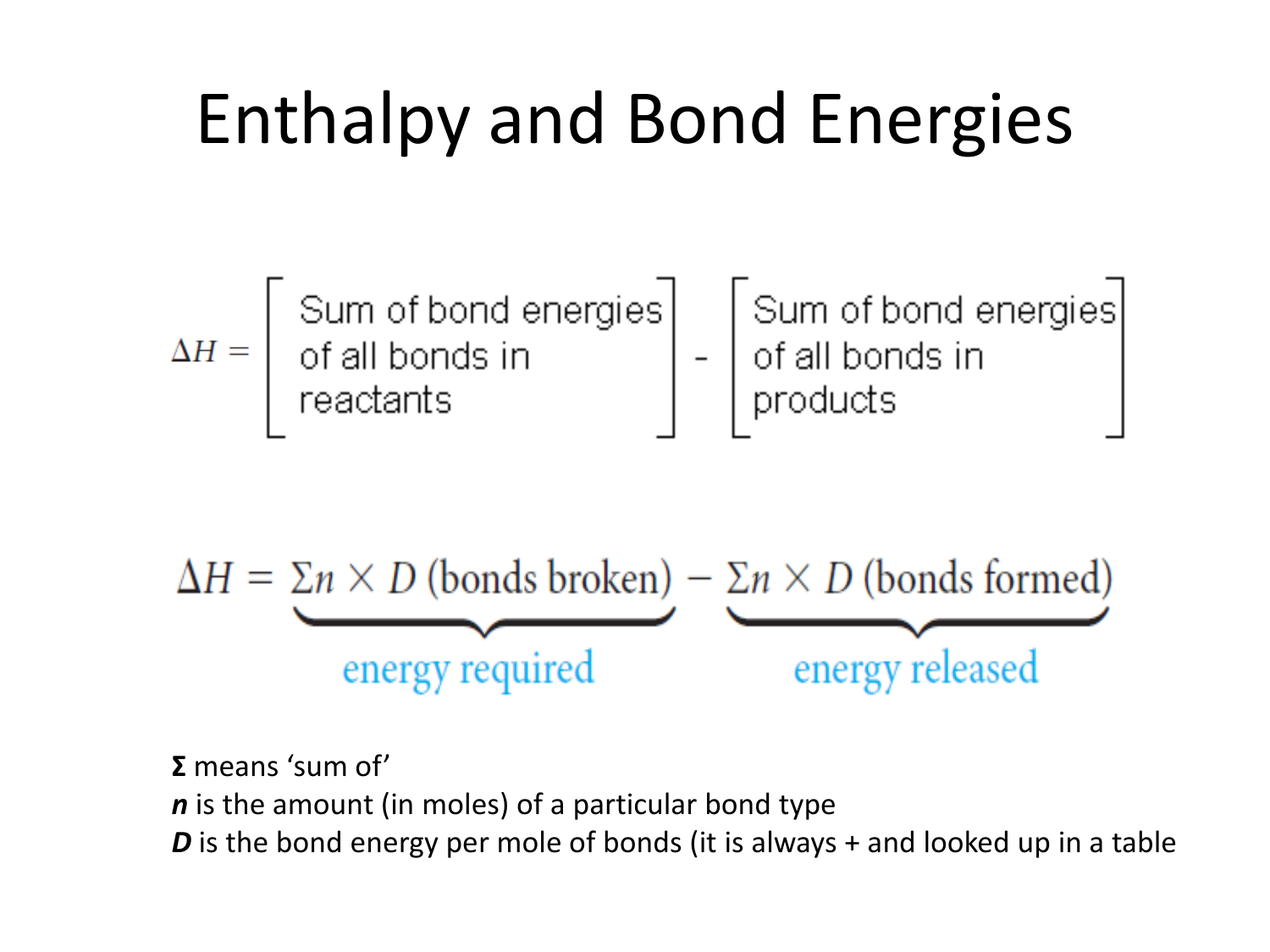#### Practice

Using bond energies, calculate the enthalpy change for the following reaction and determine whether it is exothermic or endothermic.

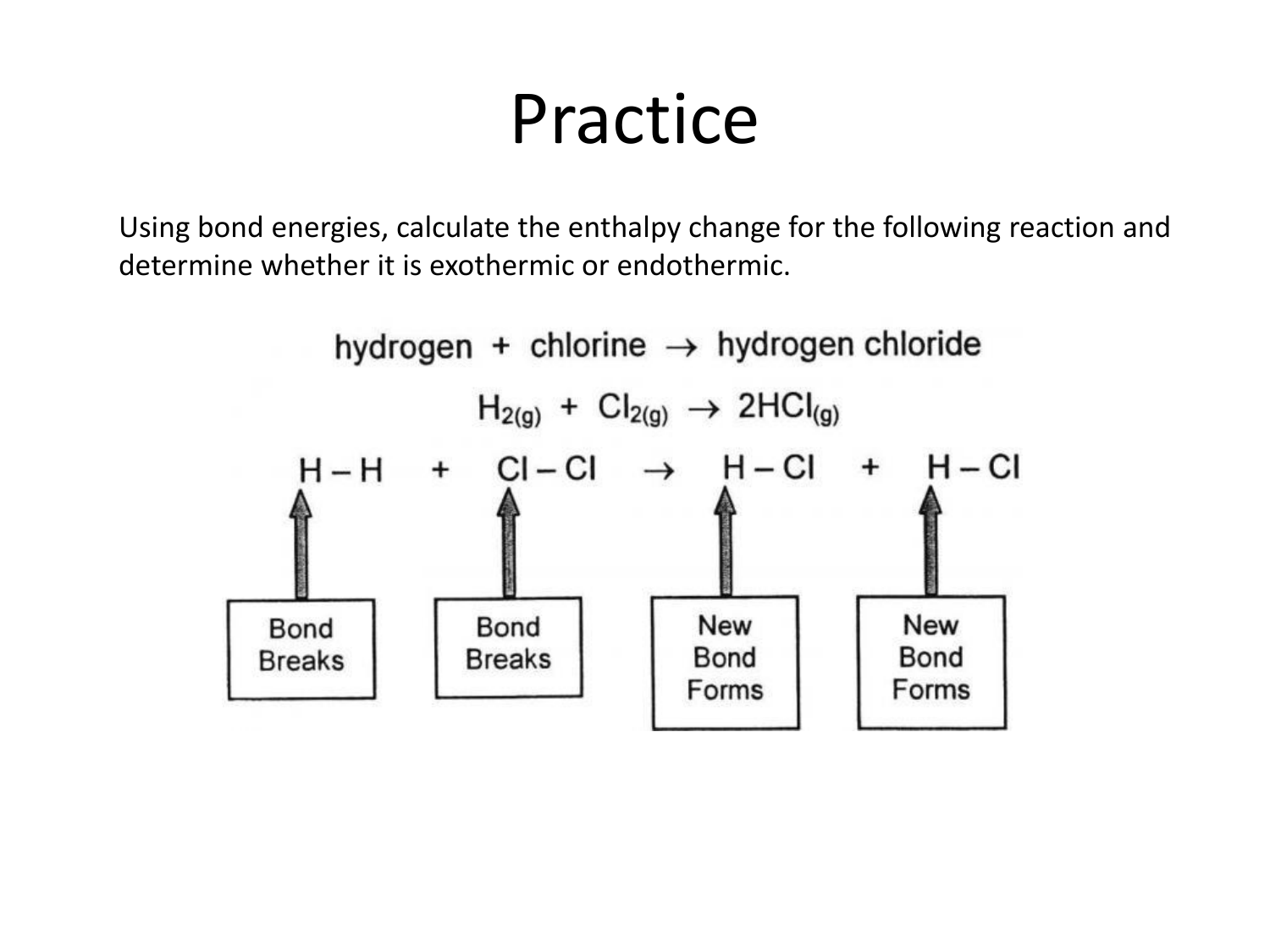#### More Practice

Using bond energies, calculate the enthalpy change for the following reaction.

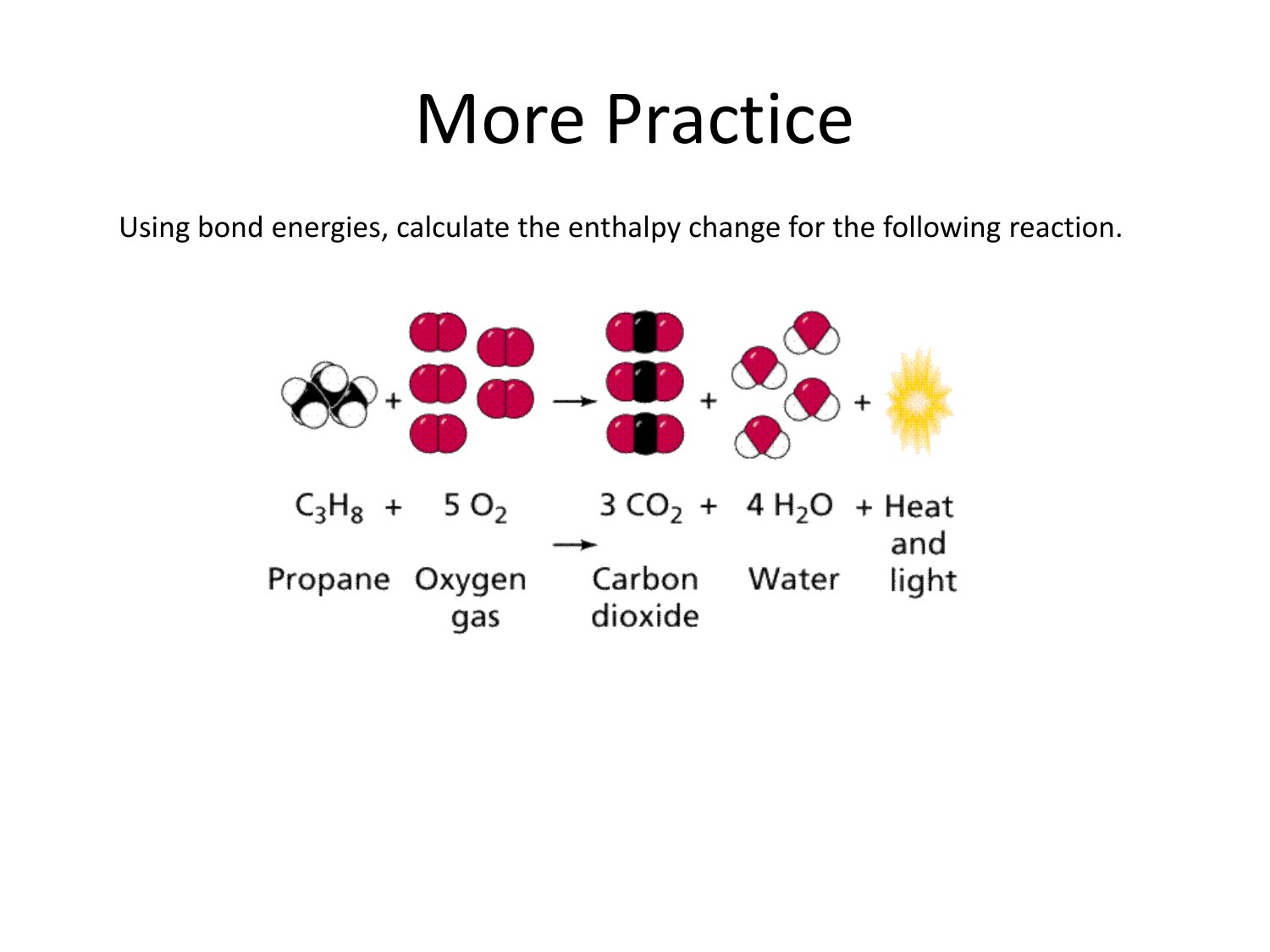#### Practice Makes Perfect!

• Calculate the enthalpy change that would result from the complete combustion of pentane.